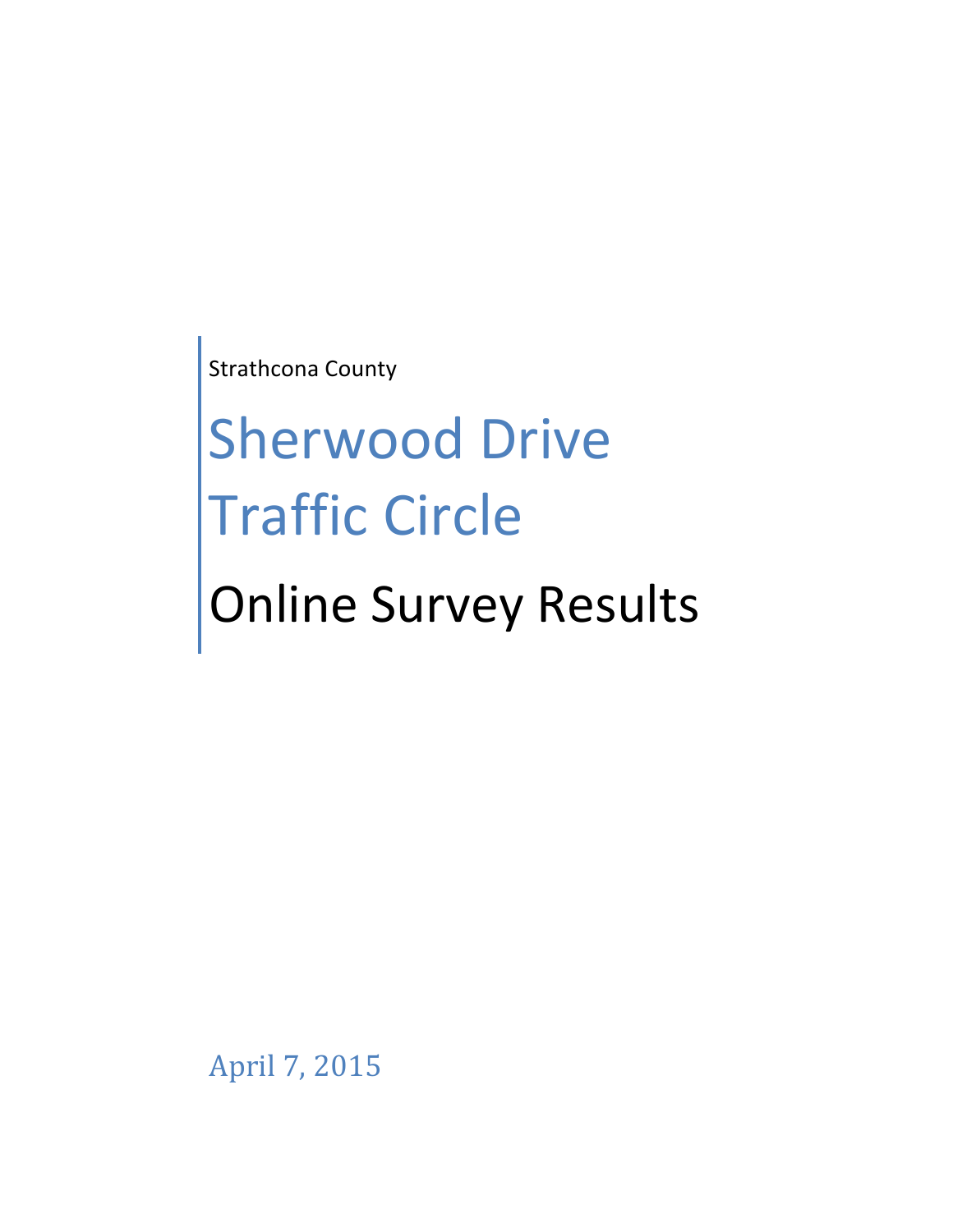# **I. Executive Summary**

The Sherwood Drive Traffic Circle Survey was administered in March 2015. In total, 2,263 residents provided input on the traffic circle.

The majority of those responding to the survey have used the circle for more than ten years (69.3%), and 81% of respondents use the circle frequently (more than once a week). The majority of those responding use the circle at peak times more than once per week (55.2%), with 33.7% using the circle at peak times occasionally (once per week to once per month), and 11.1% using the circle at peak times less than once per month.

The vast majority of those responding reported the circle was Somewhat Easy (23.5%) or Very Easy (57.9%) to use. Few rated the circle Somewhat Difficult (6.6%) or Very Difficult (2.8%) to use. Those who have used the circle longer and who report using it in peak times tended to rate the circle easier to use.

A smaller majority of those responding rated the safety of the circle as Very Safe (30%) or Somewhat Safe (32%). Only 20% rated the circle as Somewhat Unsafe or Very Unsafe. Perceptions of safety of the traffic circle tend to be higher in those who use the circle more in peak hours and in those who have been using the circle longer.

Generally, respondents showed a great deal of support for keeping the traffic circle, with greater than 80% indicating that keeping the circle was a priority. Less than 10% of respondents expressed that they strongly disliked the circle and felt it should be removed and replaced by an alternative intersection design.

Almost everyone who completed the survey expressed that what works well with the traffic circle is it is very effective in keeping traffic flowing. Very commonly, this response was qualified by a statement like "as long as drivers know how to use it".

Other aspects of the traffic circle that respondents felt were working well included the fact that there were no signals, and that the large size of the traffic circle adds to visibility and flow at the circle. Some noted that the safety of the intersection is one of the things that works well. A few responses also pointed out that the circle was quiet and aesthetically pleasing. A few respondents did limit their positive comments about traffic flow to times of lesser demand.

By far the most common response on what could be improved at the traffic circle was driver behaviour. Many responses indicated that poor driver behaviour at the intersection was the result of lack of driver understanding of the rules of the road. Other respondents felt that poor driver behaviour was likely tied to the geometry of the circle or the lack of signage at the traffic circle, both with regards to way finding and for educational purposes. Less commonly suggested improvements included better maintenance and better pedestrian facilities.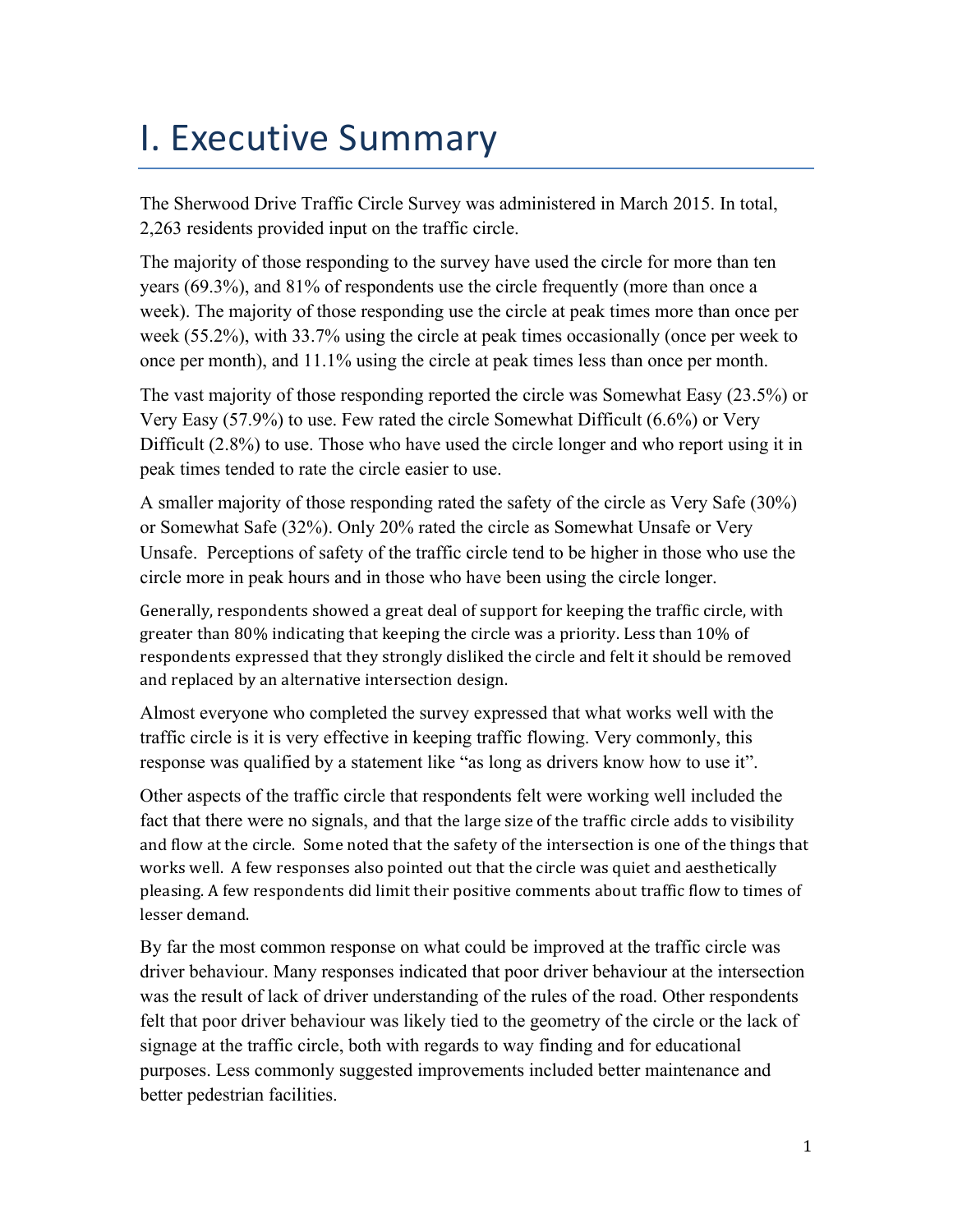# II. Methodology

The Sherwood Drive Traffic Circle Survey was administered March 9-22, 2015 using Fluid Surveys. Overall, 2,251 people responded to this online survey to provide their input on the traffic circle, located at the intersection of Sherwood Drive and Broadmoor Boulevard. Paper surveys were made available upon request, and the two received this way were manually entered and included in online results.

In addition to the information gathered from the online survey, administration received seven emails and five phone calls from residents who wanted to give input on the traffic circle. These views have been included with the online qualitative results.

In total, 2,263 residents provided input on the traffic circle.

# **III. Quantitative Results**

## A. How long have you been driving the traffic circle?



• The majority of drivers have used this traffic circle for more than 10 years.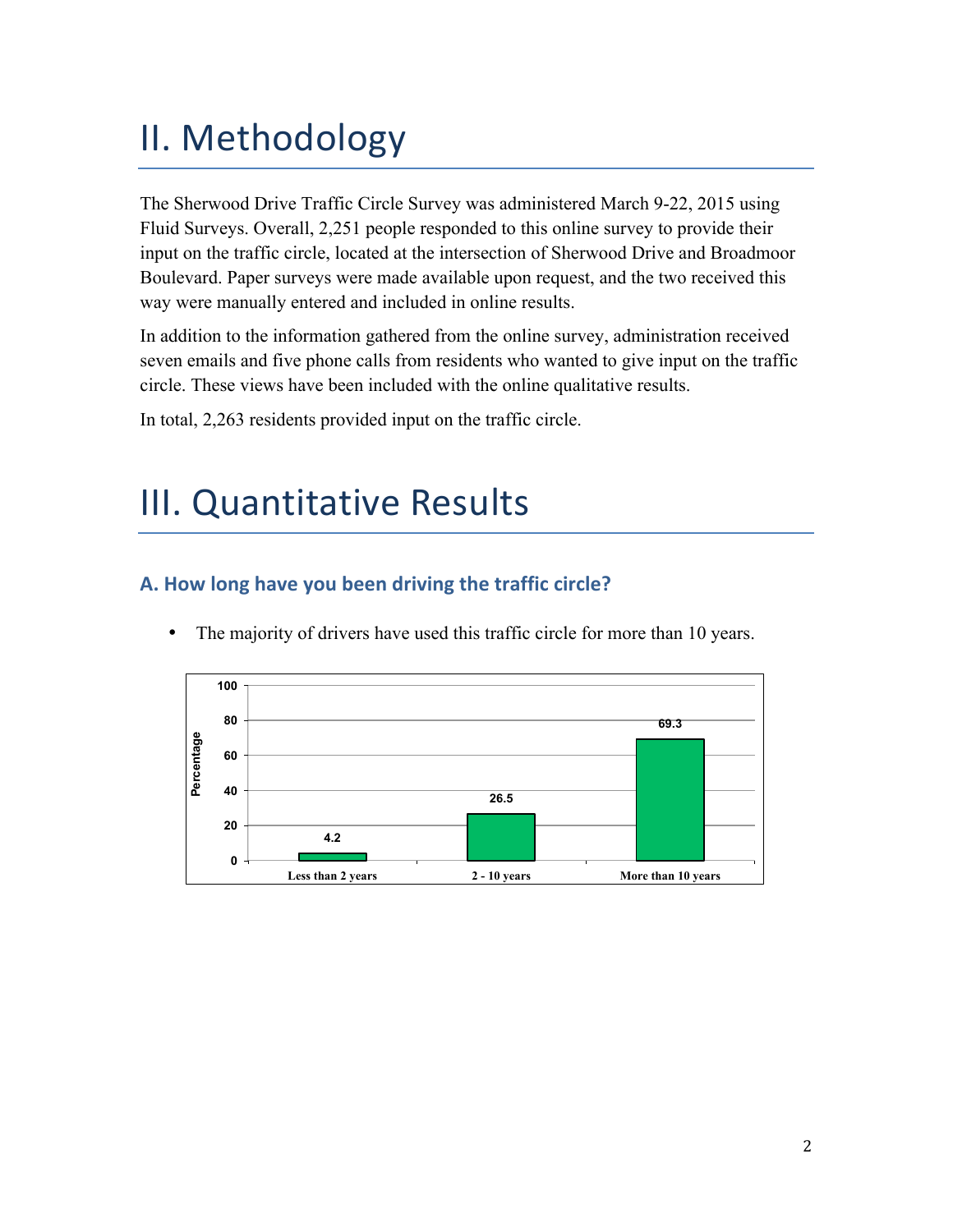### **B.** How often do you use the traffic circle?

• The majority of drivers use the traffic circle *Frequently*, defined in the survey as more than once a week.



- *Occasional use* was defined as a time frame ranging from once a week to once a month.
- *Rarely* was defined as using this traffic circle less than once a month.

#### **If rarely, why do you use the circle so infrequently?**

- The majority of drivers who used it rarely indicated that they rarely have the need to use that route (0.9% of the total sample or 64.5% of the sub-sample who used the traffic circle rarely).
- Only a small percentage of drivers who used the traffic circle rarely indicated that they went out of their way to avoid it because they don't like driving it (0.4% of the total sample or 25.8% of the sub-sample who used the traffic circle rarely).
- One other reason given included: "used to get into a parking lot on Broadmoor." Another person indicated that they did not reside in Strathcona County so they didn't need to use that particular route.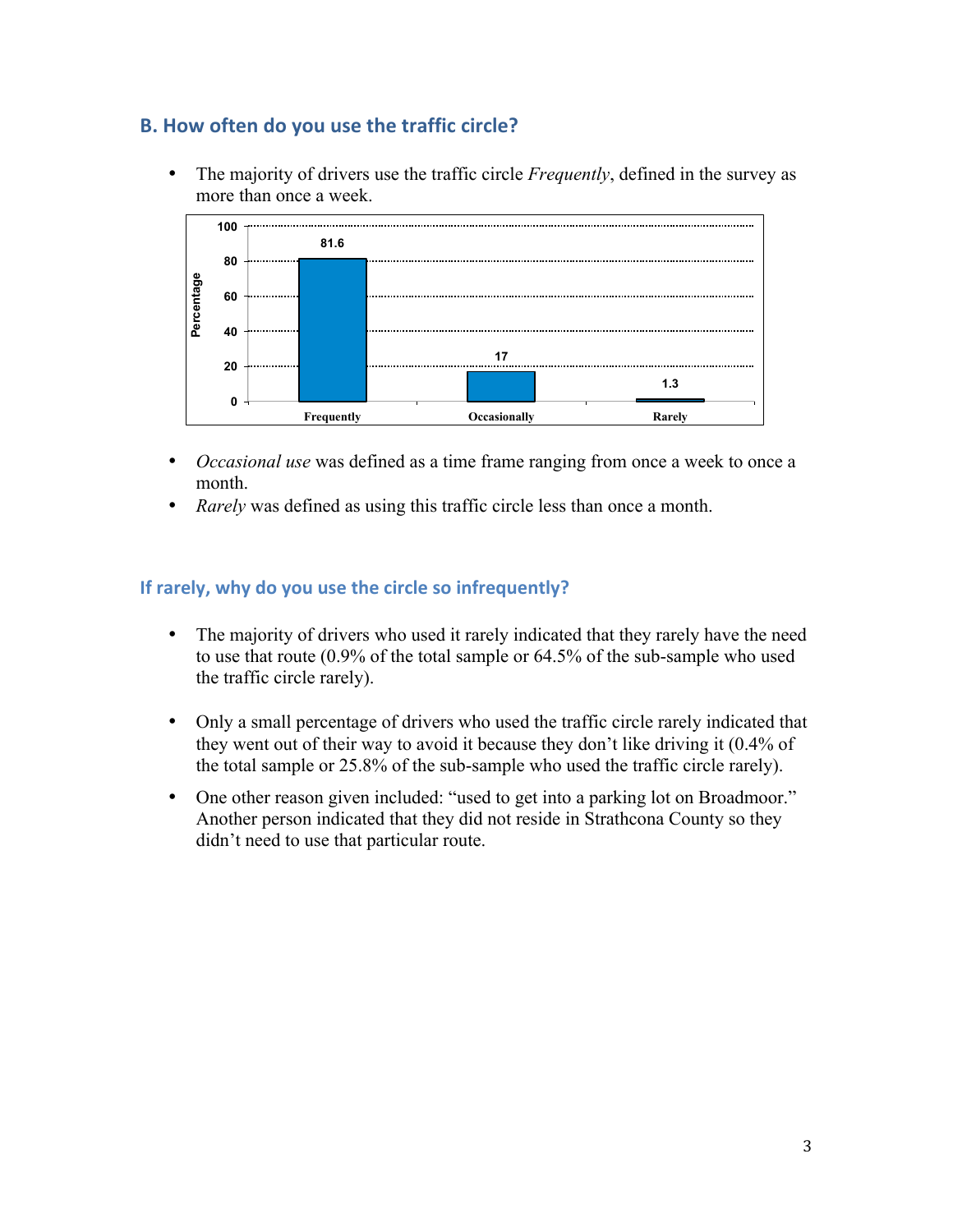# **C.** Do you use the traffic circle during peak times (7-9 a.m. and/or 4-6 **p.m.)?**

• A small majority of drivers use the traffic circle frequently during peak times (defined in the survey as more than one a week).

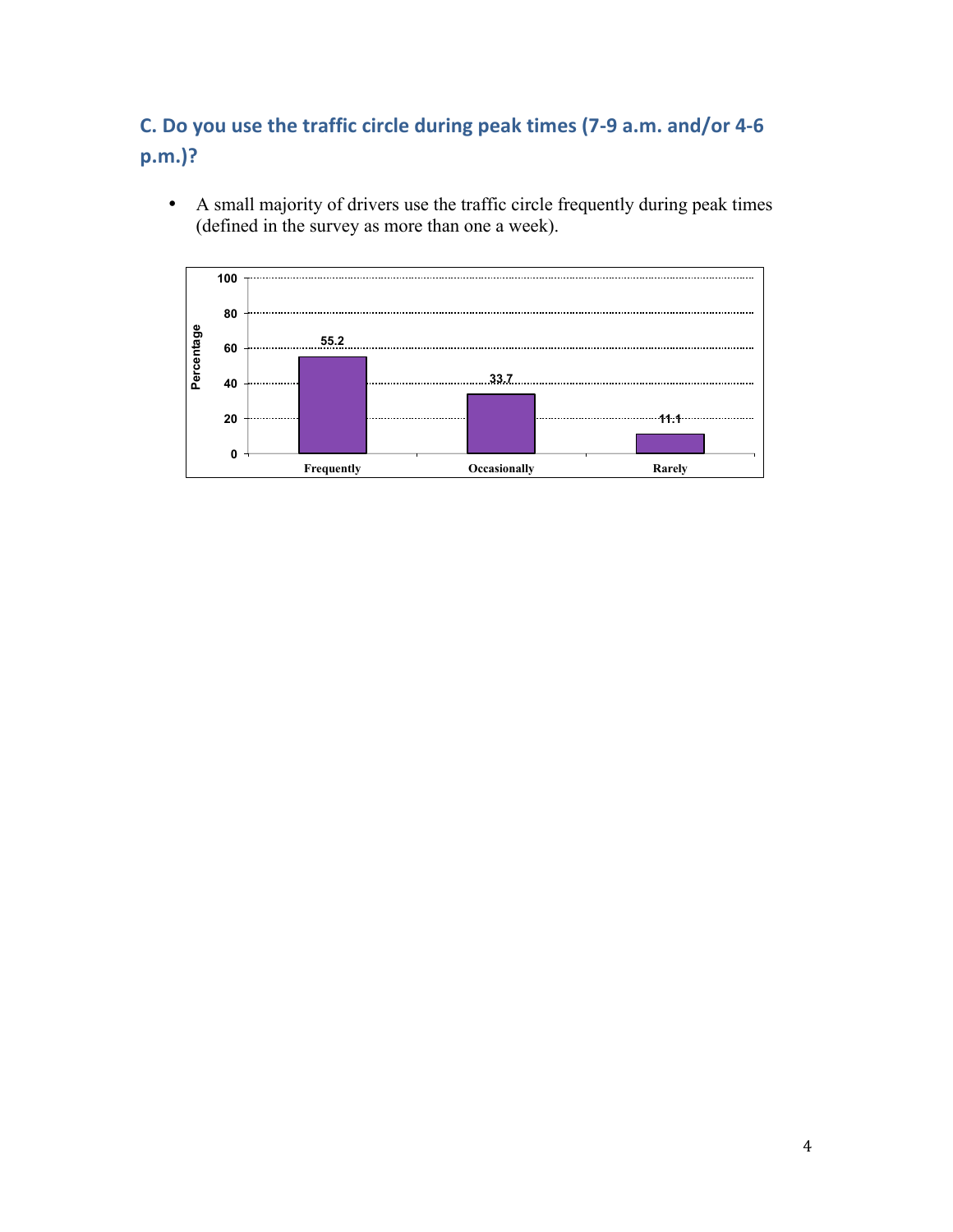### **D.** How would you rate the ease of driving the traffic circle?

• A five point Likert scale allowed respondents to rate this question. It can be seen that the majority of respondents found the traffic circle to be somewhat easy or very easy to use. The numbers in the graph are percentages.

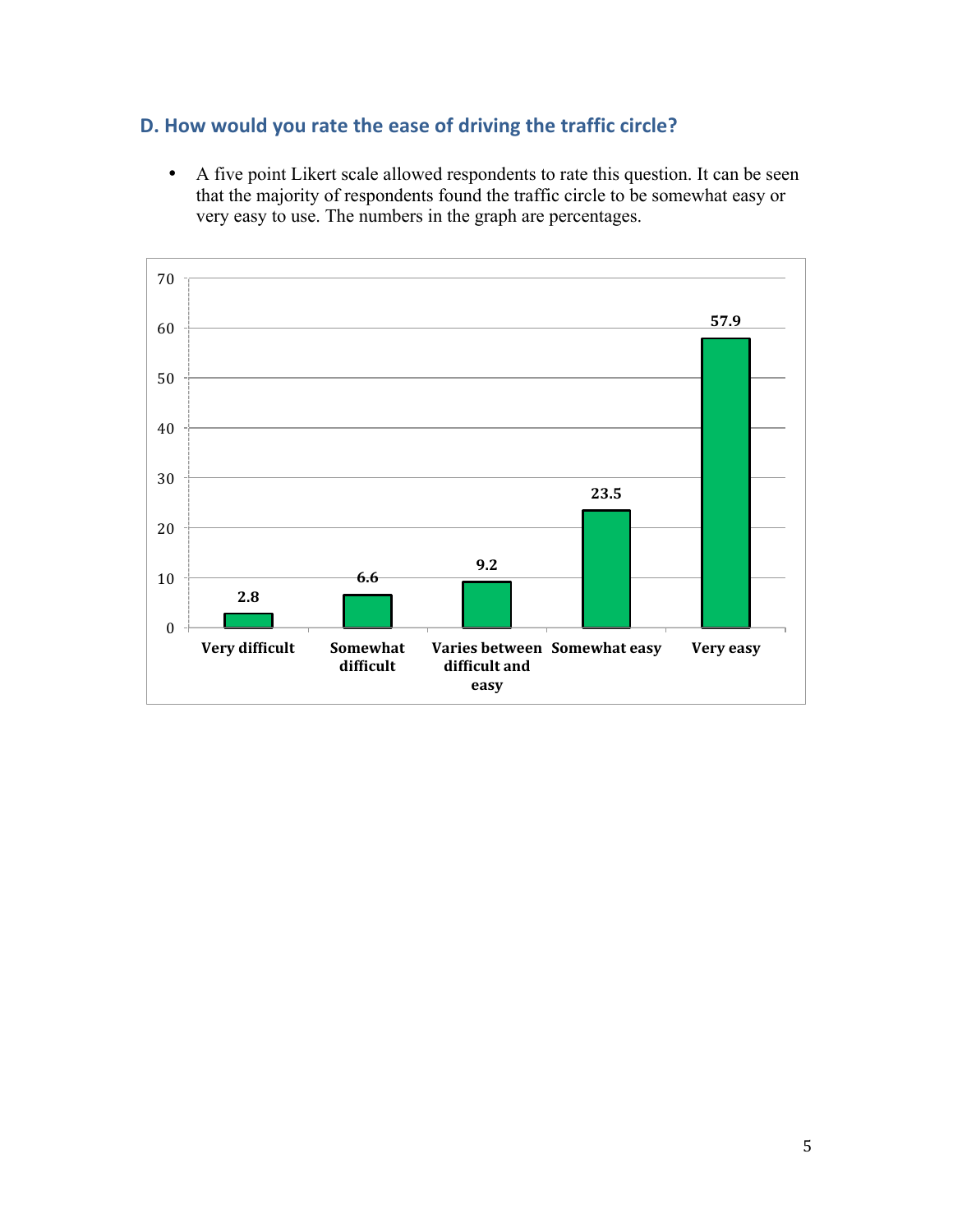## Rating the ease of driving the traffic circle – based on how long respondents have used it

• It can be seen that ease of use increased as the number of years the traffic circle was used increased. The numbers in the graph are percentages.

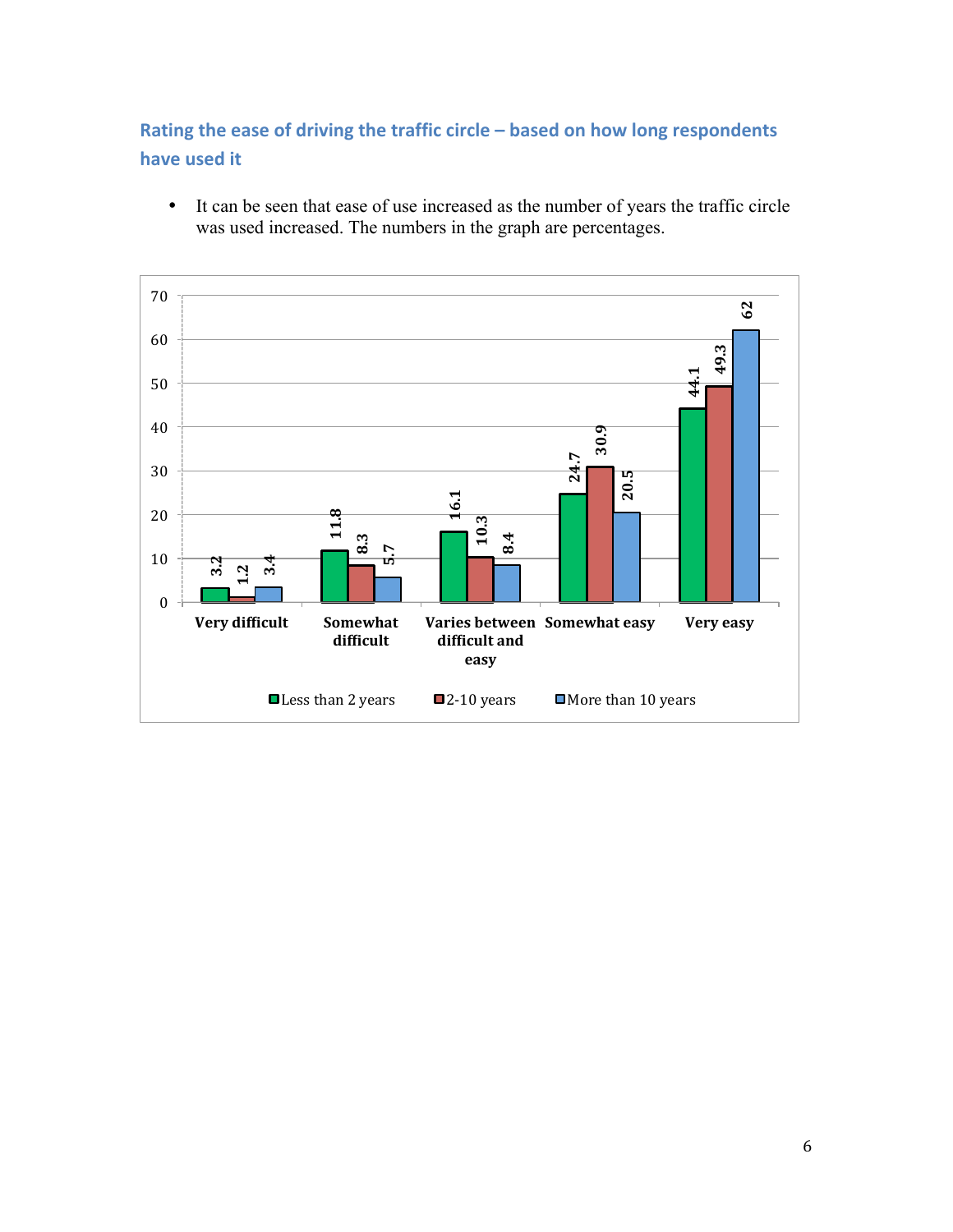# Rating the ease of driving the traffic circle – based on how frequently **respondents used it during peak time periods**

• It can be seen that ease of use increased as the use of the traffic circle in peak periods increased. The numbers in the graph are percentages.

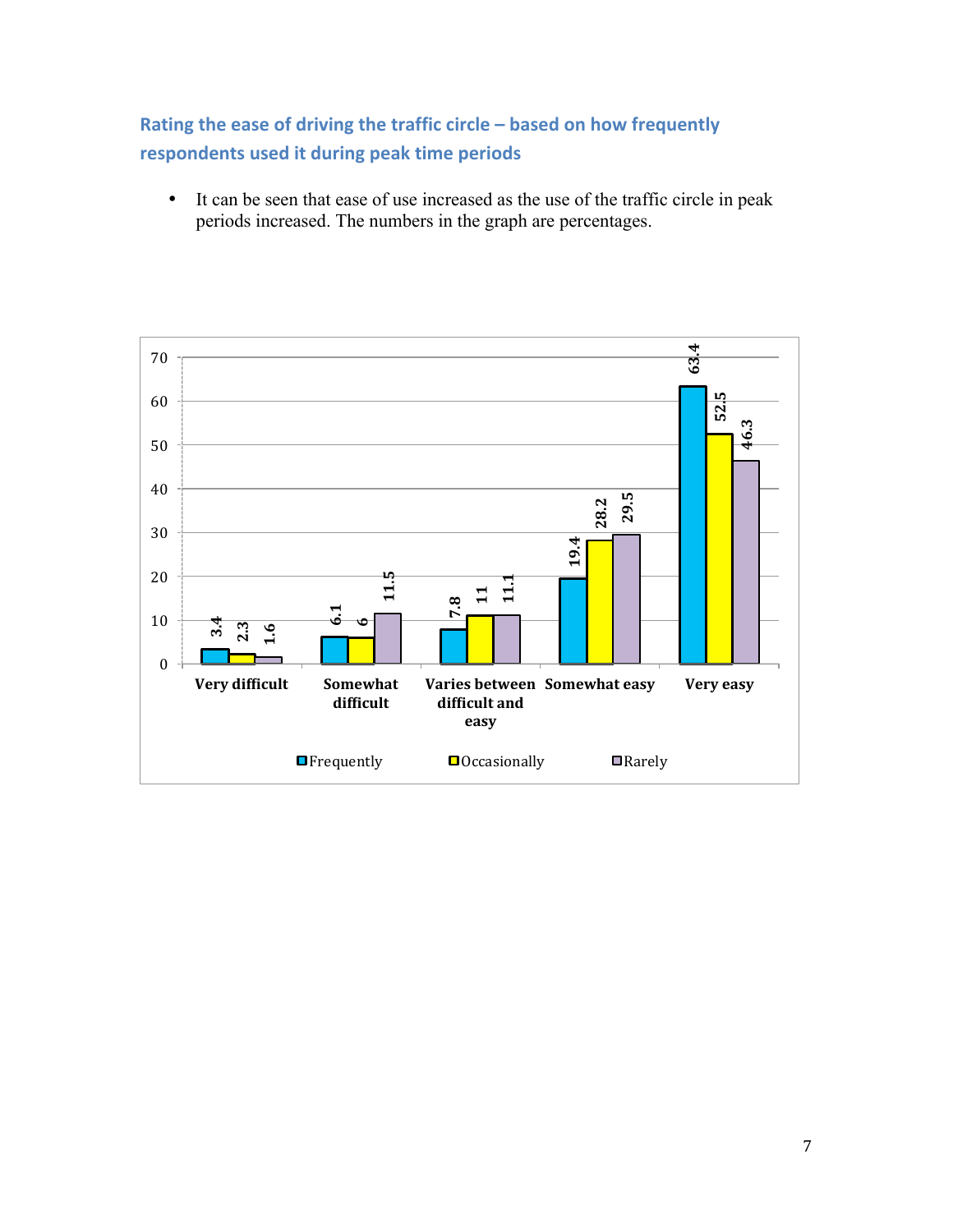# **E.** As a driver, how would you rate the safety of the traffic circle?

• A five point Likert scale allowed respondents to rate this question. It can be seen that a majority found the traffic circle to be somewhat safe or very safe to use. The numbers in the graph are percentages.

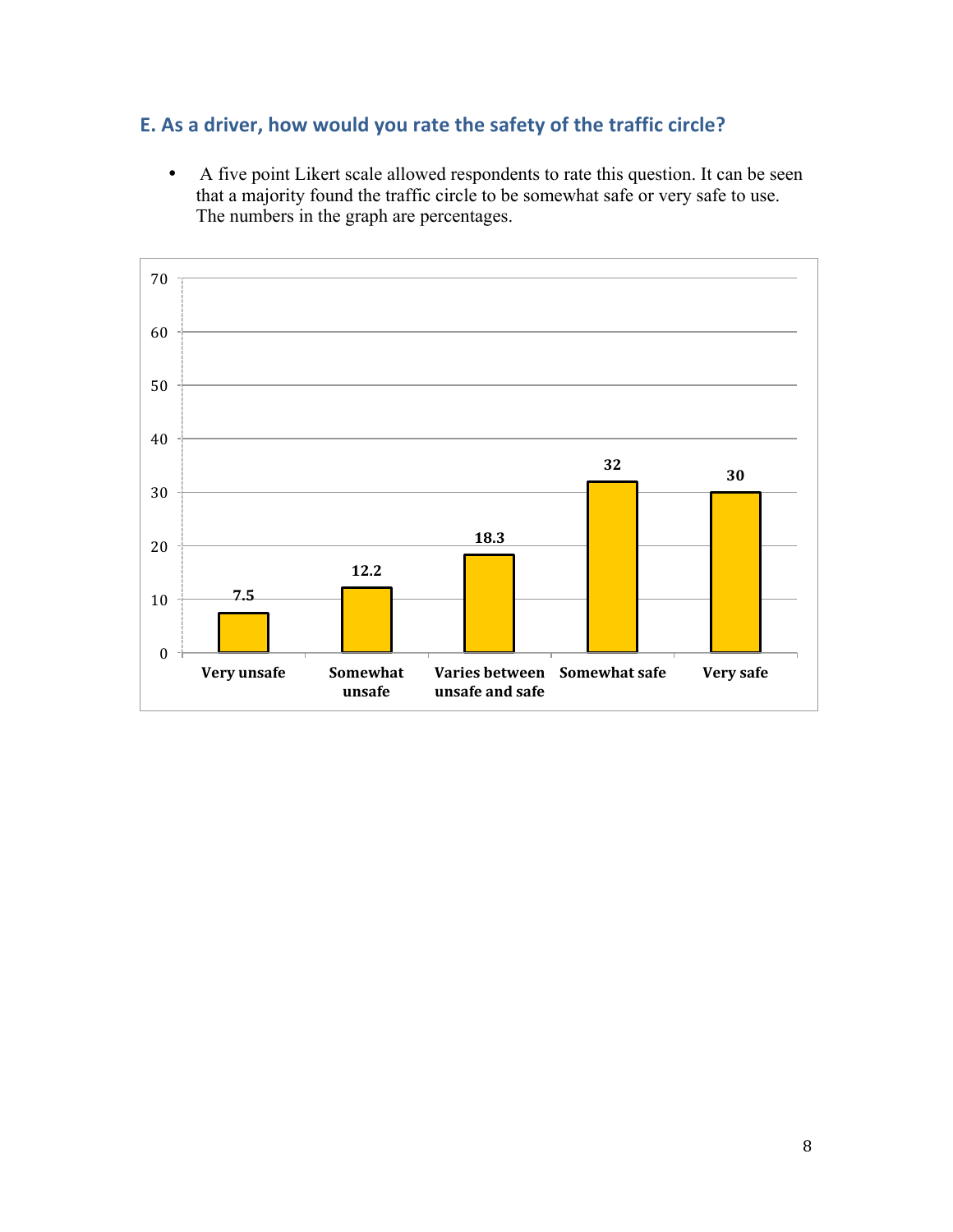# Rating the safety of driving the traffic circle – based on how long respondents have used it

• It can be seen that perceptions of safety of the traffic circle of use was considerably higher in terms of safety as the number of years the traffic circle was used increased. The numbers in the graph are percentages.

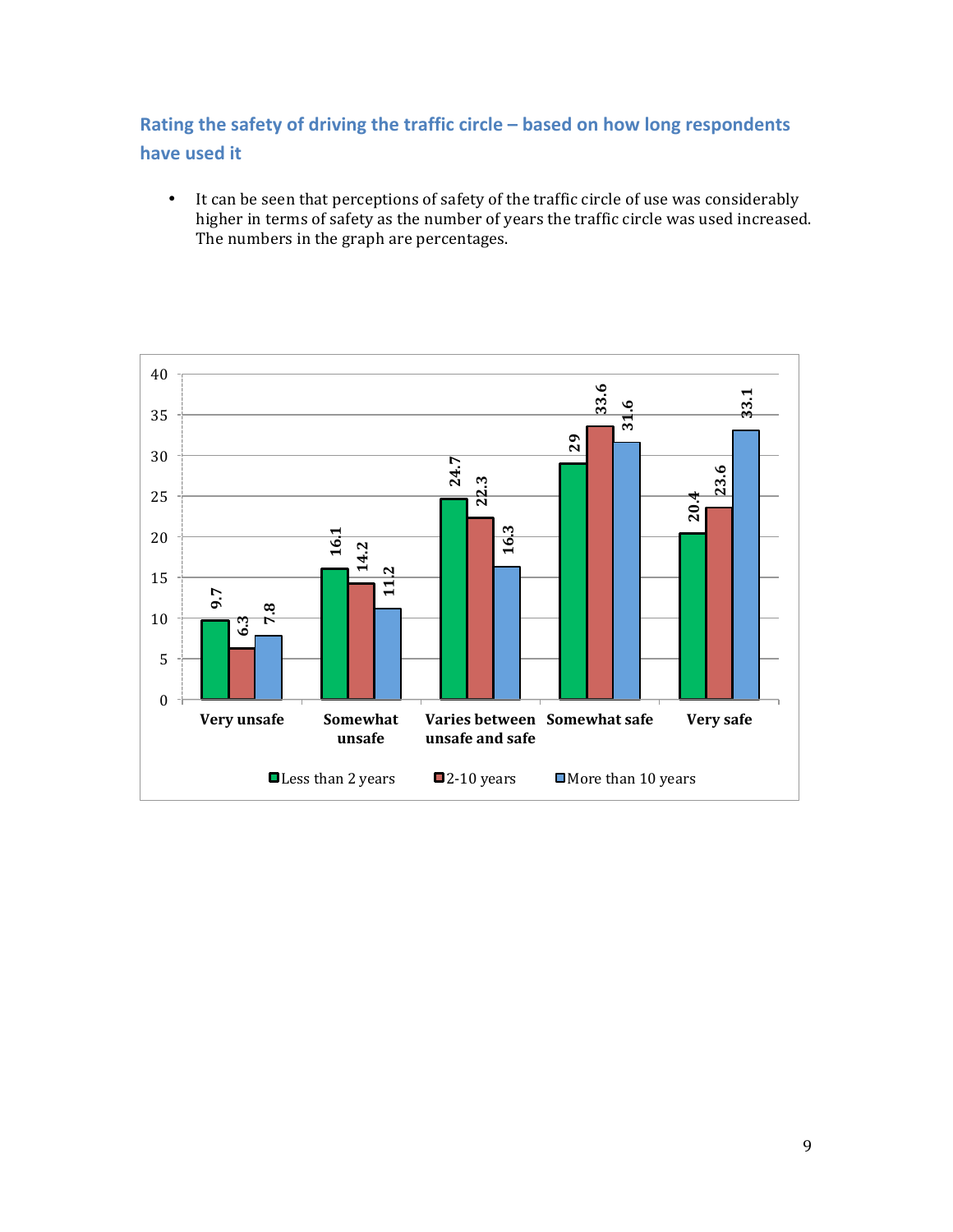# Rating the safety of driving the traffic circle – based on how frequently **respondents used it during peak time periods**

• It can be seen that perceptions of safety of the traffic circle of use was considerably higher in terms of safety as the frequency of use in peak hours increased. The numbers in the graph are percentages.

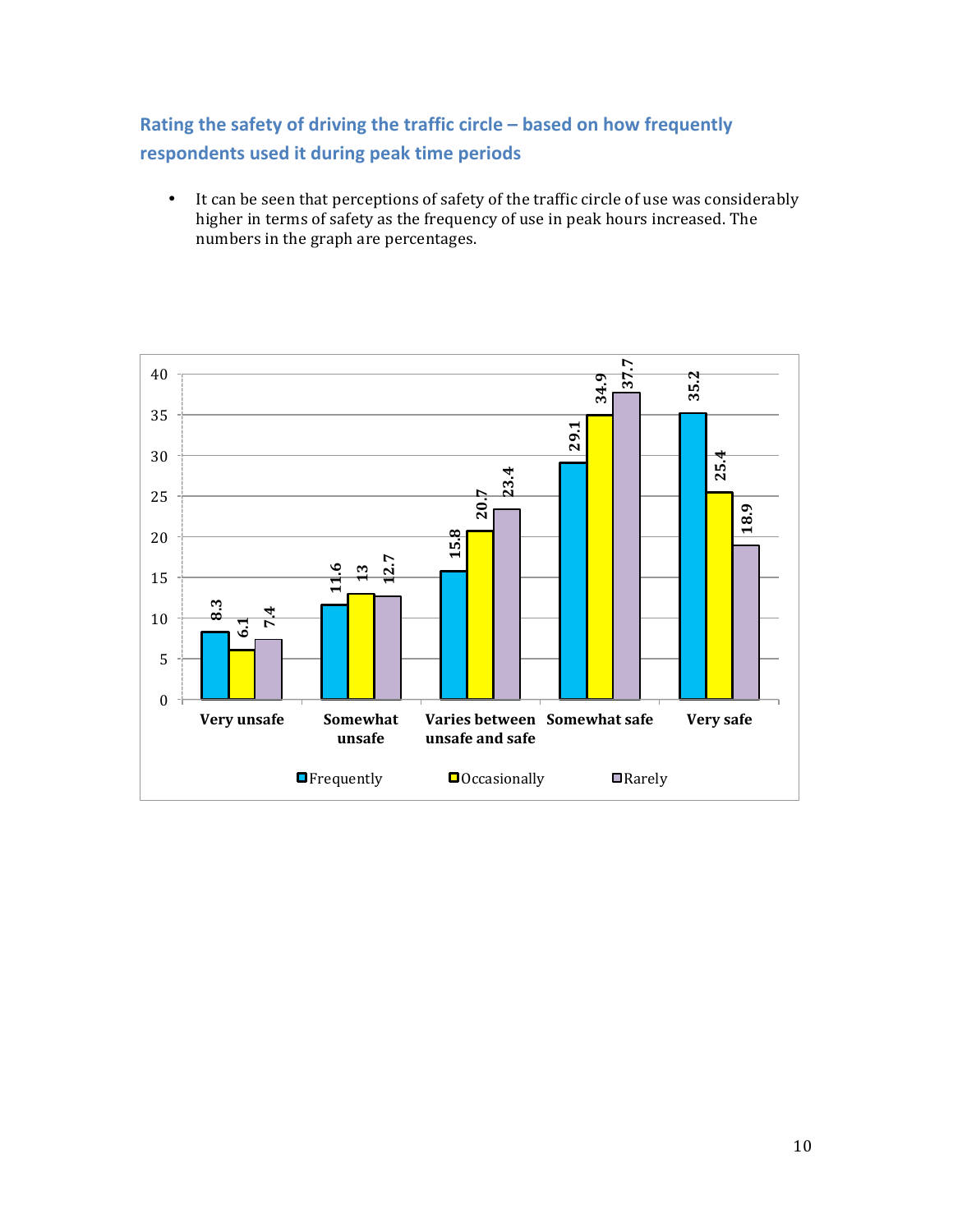#### F. Do you ever negotiate the traffic circle on a bicycle?

• Overall, only a small percentage of respondents negotiated the traffic circle on a bicycle (6.8%). The remaining did not use the traffic circle with a bicycle.

#### **If yes, as a cyclist, how would you rate the safety of the traffic circle?**

• This graph is based on the 6.8% who used a bicycle in this traffic circle. It can be seen that only a slight majority felt it was safe. Almost a quarter of these respondents felt that it varied. Still, only a small percentage (20.6%) felt that it was unsafe to use with a bicycle.

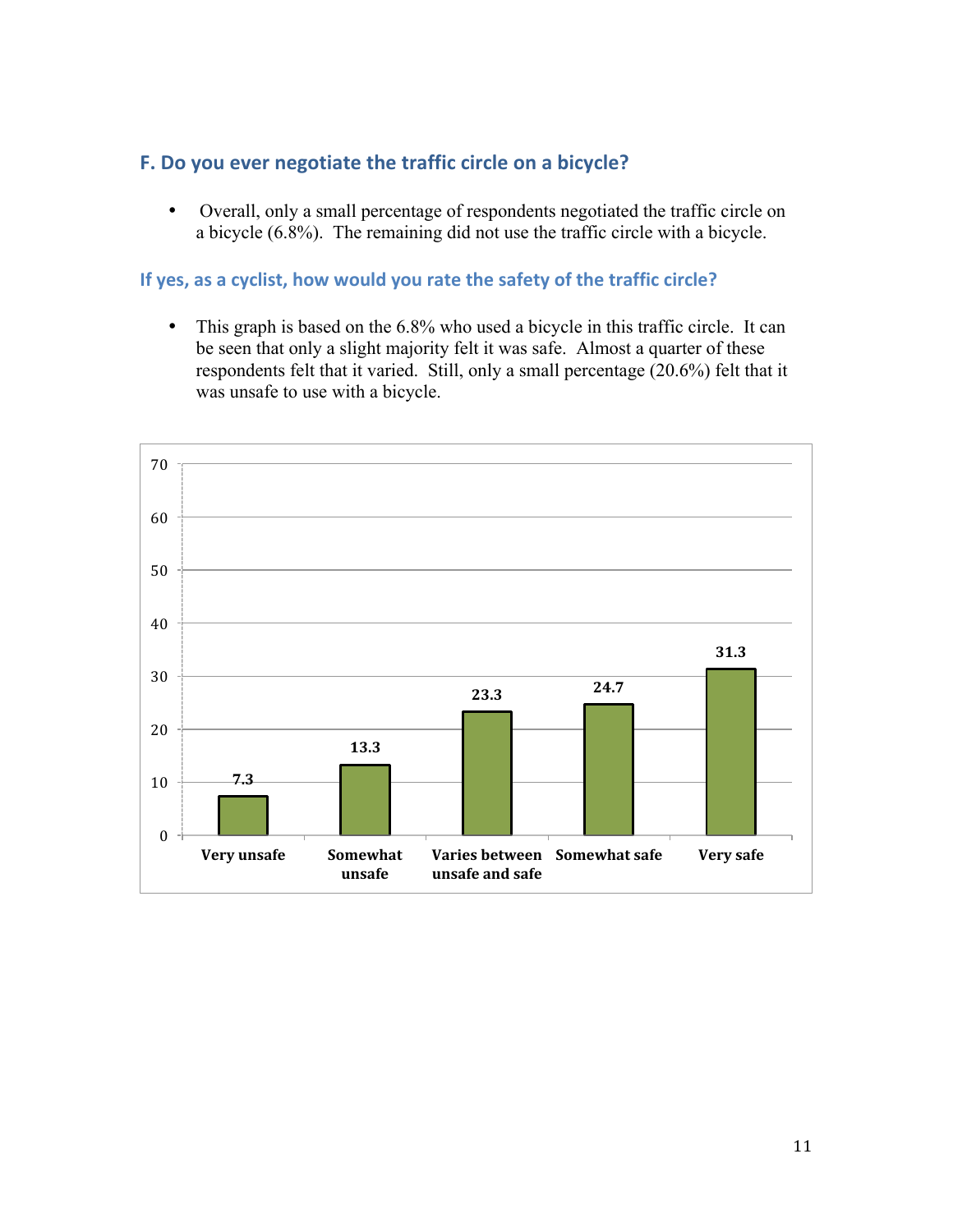# **IV. Qualitative Results**

The 2015 Traffic Circle Survey asked two open-ended questions to better understand the public's opinions and concerns about the Sherwood Drive traffic circle.

Generally, respondents showed a great deal of support for keeping the traffic circle, with greater than 80% indicating that keeping the circle was a priority. Some residents even spoke to how the traffic circle was a Sherwood Park landmark that contributes to community identity.

"It's part of what makes Sherwood Park unique!"

*"I've lived here my entire life. That traffic circle is what makes the park. Poor driving* habits should NOT be rewarded with its removal!! The circle is loved by real Sherwood *Parkians!!!!"*

About  $5\%$  of resident feedback was so strongly supportive of keeping the traffic circle that respondents felt the County was wasting money even considering options for its improvement.

The County Admin, etc, should leave the traffic circle alone. There are enough higher *priority items to be taken care of with our tax dollars without taking on something* that doesn't need *improving*.

Less than 10% of respondents expressed that they strongly disliked the circle and felt it should be removed and replaced by an alternative intersection design.

"It is VERY DANGEROUS! ... I have lived here for 15 years have almost been hit at least *once to twice a week!!! I hate that traffic circle!"* 

#### **What works well with the traffic circle?**

1916 responses were received to this open-ended question.

#### **Most common responses**

Almost all of those who completed this question expressed in some way that the circle is very effective in keeping traffic flowing.

A very common response to this question indicated the traffic circle worked well as long as drivers knew how to use it.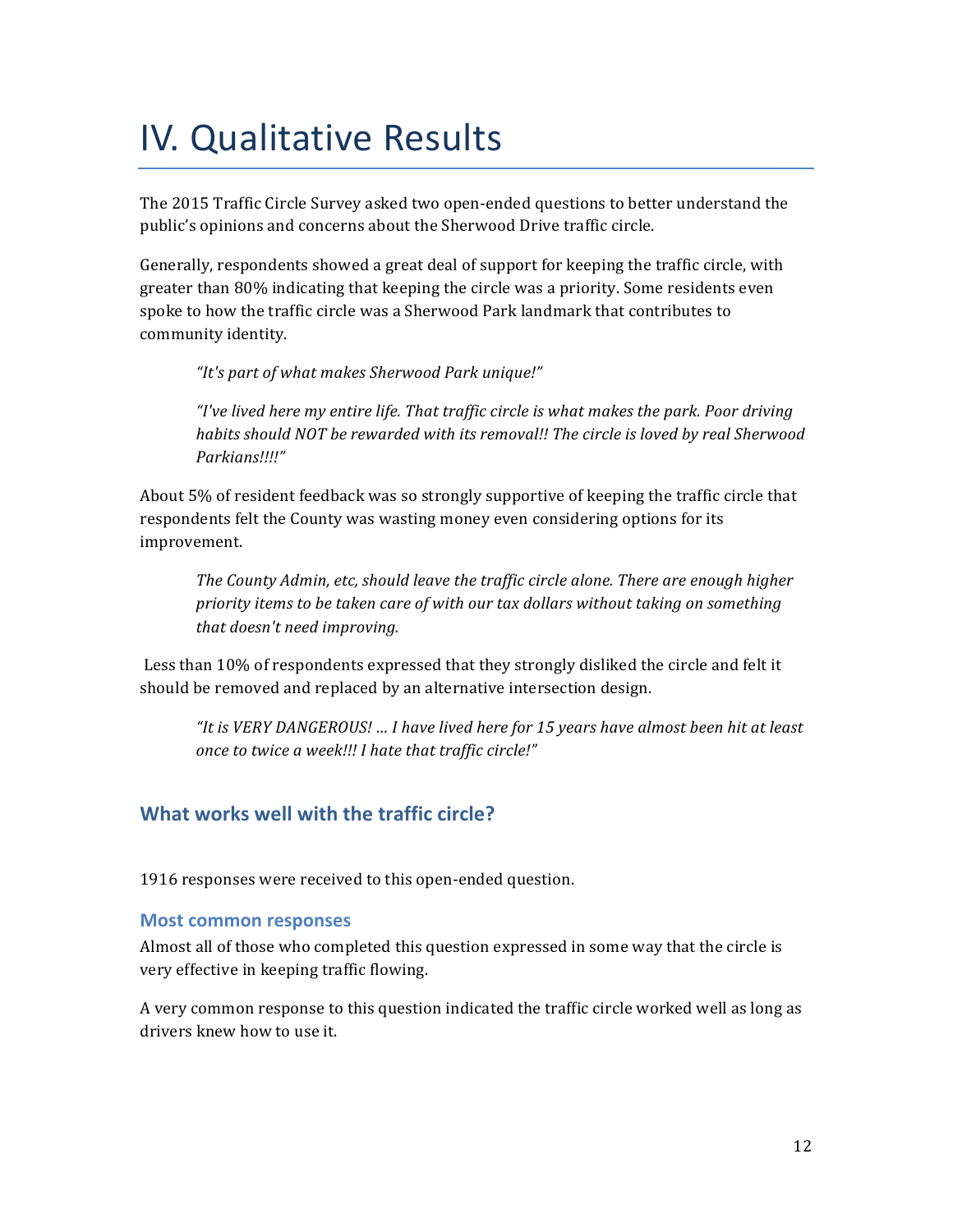"I don't think the safety issues at the circle are because of the circle, I 100% think that *it's* because drivers have no idea how to properly use a circle. Please leave it there. They are a good way to keep traffic flowing."

#### **Common responses**

Many respondents specifically indicated what they like about the circle is that there are no signals, and expressed that there are already too many in Sherwood Park.

"Works Great, Moves traffic! Way better than the thousand lights in the County!"

Some respondents even commented on their support for more roundabouts in the County as an alternative to other intersection control.

*"Please also consider even more roundabouts in the community instead of spending money on lights and stop signs."*

Several respondents spoke to how the large size of the traffic circle works well, adding to visibility and flow at the circle.

"It is wide and easy to see oncoming traffic."

#### Less common responses

A few respondents did limit their positive comments about traffic flow to times of lesser demand.

*"Traffic flow, especially during non-peak hours."*

Some noted that the safety of the intersection is one of the things that works well.

"The flow of traffic is consistent even during peak times. I have worked in the *community* as a first responder for over 20 years and I know that while there have *been accidents in the traffic circle, my experience is that they have never been as* severe as those I've attended at almost every other major controlled intersection in the *community."*

Some responses felt the separation of pedestrians and cyclists from the intersection was one of the things that worked well with this intersection.

*"Existing placement of pedestrian crossings well outside the circle is a great setup."*

"There are multi use paved sidewalks that accommodate bicycles."

"Had to come back to this... ON A BICYCLE...!! Are you kidding me. Why do we have all *those trails, km after km of shared walk / bicycle paths?* What works well is not *having stupid bicycle lanes in our driving lanes."*

A few responses also pointed out that the circle was quiet and aesthetically pleasing.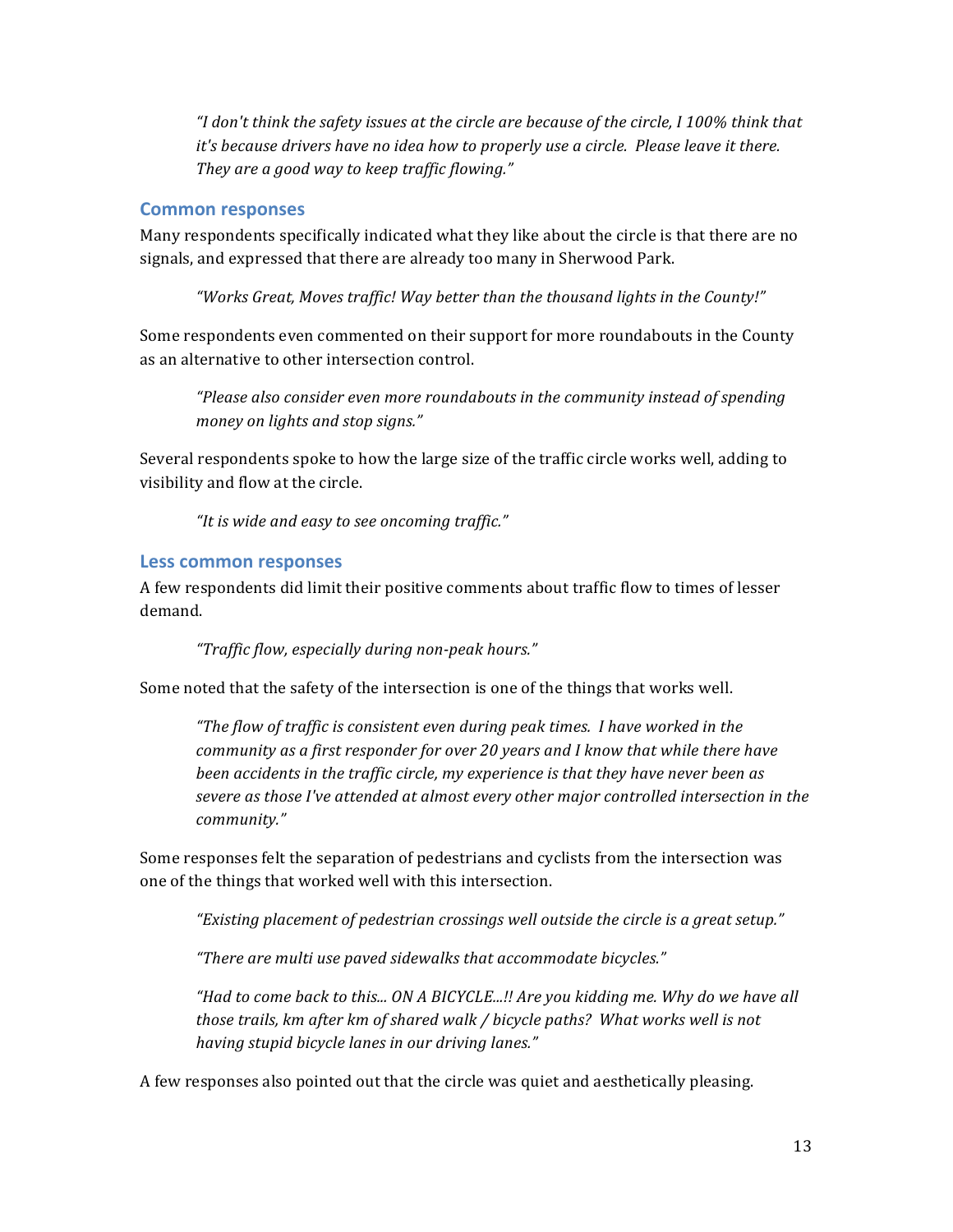*"The traffic circle keeps the flow of traffic moving. The trees in the middle of the traffic* circle act as a noise buffer for families living close to the traffic circle. Strathcona *County needs to keep the traffic circle instead of replacing it with a noisy unsafe major intersection."*

"I especially like the beautiful trees in the middle, those should stay."

About five percent of the responses to the survey felt that nothing worked well with the intersection. However, most of these responses also tied their dislike of the circle to poor driver behaviour.

"nothing really works well... I get nervous every time I enter the circle, expecting to be hit by a driver not knowing how to navigate the traffic!"

Similarly, about five percent of responses indicated that everything worked well with the circle.

"I use it every day to get to and from work. I have no issues with it, and so far has met *my needs. "*

### **What could be improved?**

1873 respondents provided input on what could be improved at the traffic circle.

#### **Most common responses**

By far the most common response to this question was that driver behaviour at the circle was the single most important thing to improve.

Many responses indicated that poor driver behaviour at the intersection was the result of lack of driver understanding of the rules of the road.

*"Driver education. People are the #1 problem. They don't follow the rules of the road.* People in outside lanes don't yield to exiting drivers and that is my daily issue in the *traffic circle."*

Many of these responses suggested that Strathcona County should take some role in educating drivers.

*"COMMUNICATE TO DRIVERS HOW TO USE A TRAFFIC CIRCLE PROPERLY".*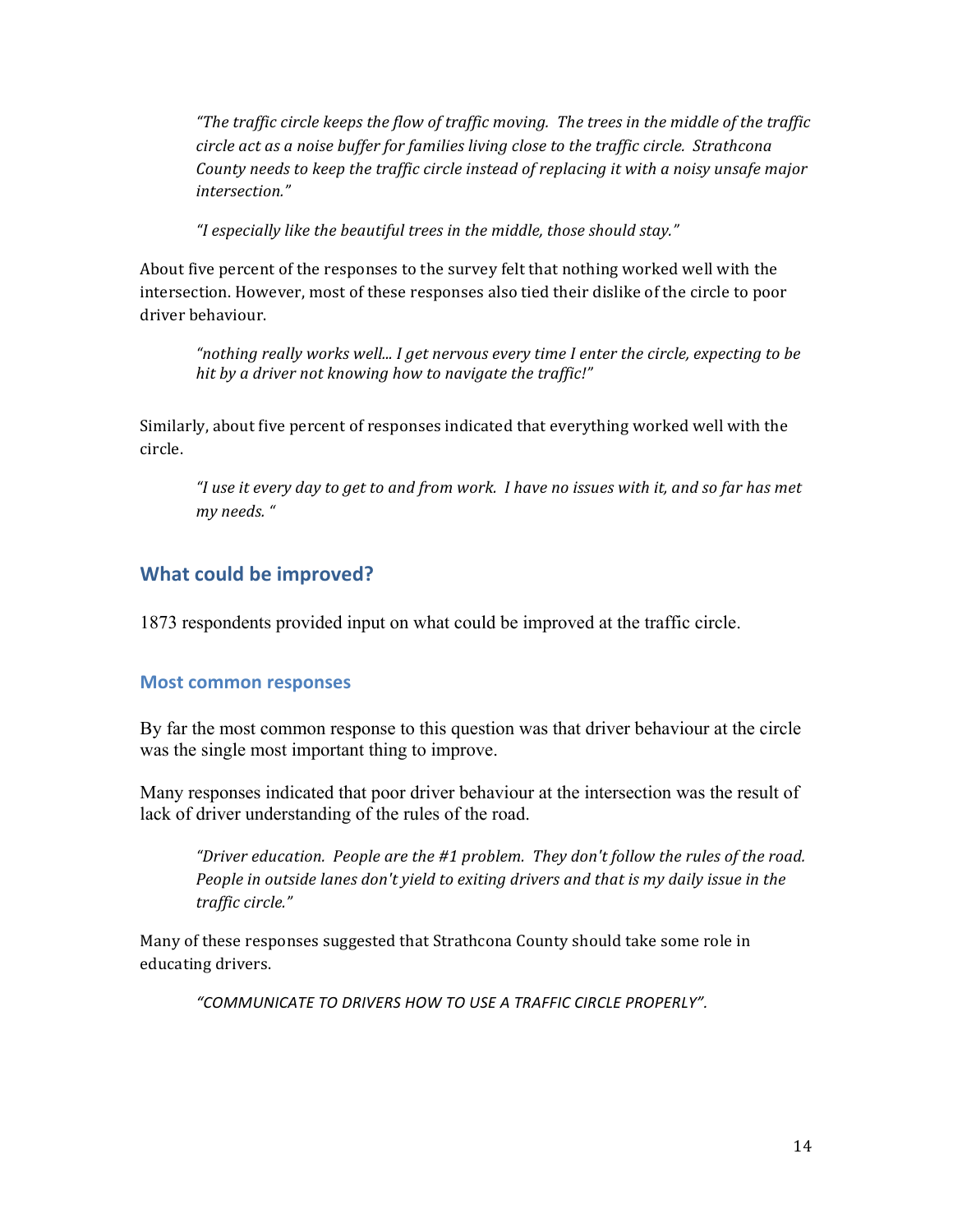#### **Common responses**

Other respondents recognized the design of the circle was not traditional and felt that poor driver behaviour was likely tied to the geometry of the circle.

"The entrance on the north side into the traffic circle is straight in, rather than a slight *curve* in like a normal traffic circle. Drivers not paying attention or unfamiliar with the circle may not realize it's a traffic circle as it seems odd to have a yield sign on a straight line major road. Fix this road so it's not straight in. Make it like the other entrances or more of a "normal" traffic circle where you enter on the curve."

"What a nightmare! It's too large, so promotes high speeds and the entry/exit is so *confusing I can't believe there aren't more crashes. I avoid it when I can."* 

Several responses also felt that poor driver behaviour was related to the lack of signage at the traffic circle, both with regards to way finding and for educational purposes.

*"Better signage prior to entering the traffic circle would allow for people who are unfamiliar* with the road and that they are approaching a Traffic Circle is could get in *the proper lane in advance!"* 

"Signage--this is not a traditional traffic circle and it is not always clear who has the right of way, especially if you are entering the circle from the entrance near the water *tank."*

#### **Less common responses**

A few responses indicated that pedestrian and cyclist safety at the intersection could be improved.

*"The crosswalks. I've seen people almost hit in the crosswalks as the drivers are paying* attention to the circle and are surprised by the crosswalks"

*"The crosswalk is unlit, too close to the circle and a hazard when cyclists go barreling across from one bike path to the other."*

"Yes, I do ride around the traffic circle ... very carefully and actually it's not that big an issue. BUT, heading south (southwest?) on Sherwood Drive heading for Wye, the bail*out* place to get you up on the bike path is unfortunately 100 metres (?) down the road so you have to duke it out with the cars exiting the traffic circle. Maybe my *imagination* but I think that particular stretch of pavement is pretty narrow, with a *high curb, and not a lot of "give" between the cars in the driving lane and the cyclist off on the right."*

Other potential improvements suggested by a few responses included visibility and maintenance at the traffic circle.